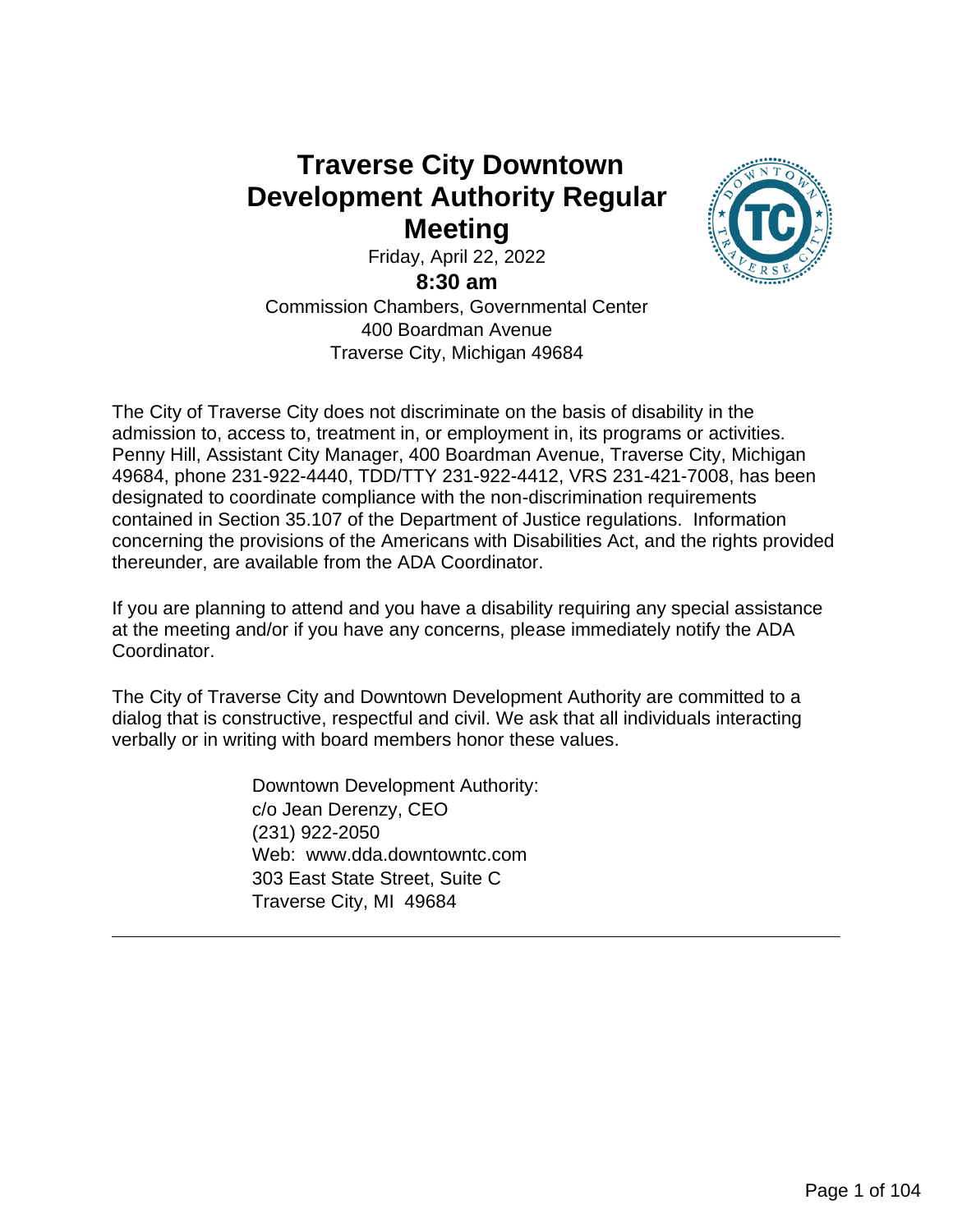### **Welcome to the Traverse City Downtown Development Authority meeting**

# **Agenda**

Page

#### **1. CALL TO ORDER**

#### **2. ROLL CALL**

C.

#### **3. REVIEW AND APPROVAL OF AGENDA**

A. Consideration of approving the agenda as presented.

#### **4. CONSENT CALENDAR**

*The purpose of the consent calendar is to expedite business by grouping non-controversial items together to be dealt with by one DDA Board motion without discussion. Any member of the DDA Board, staff or the public may ask that any item on the consent calendar be removed therefrom and placed elsewhere on the agenda for individual consideration by the DDA Board; and such requests will be automatically respected. If an item is not removed from the consent calendar, the action noted in parentheses on the agenda is approved by a single DDA Board action adopting the consent calendar.*

| Α. |                                                                                                                                                                                                                           | 7 -        |
|----|---------------------------------------------------------------------------------------------------------------------------------------------------------------------------------------------------------------------------|------------|
|    | Consideration of approving the minutes of the March 18, 2022<br>Downtown Development Authority Board of Directors meeting<br>(Approval Recommended) (Jean Derenzy)                                                        | 12         |
|    | Downtown Development Authority Regular Meeting - 18 Mar 2022 -                                                                                                                                                            |            |
|    | <b>Minutes - PDF</b>                                                                                                                                                                                                      |            |
| В. |                                                                                                                                                                                                                           | 13 -<br>23 |
|    | Consideration of approving financial reports and disbursements for<br>DDA, TIF 97, Old Town TIF, Parking and Arts Commission for<br>March 2022 (Approval Recommended) (Jean Derenzy, Harry<br>Burkholder, Nicole VanNess) |            |
|    | DDA General, TIF 97 & OT TIF Combined March 2022 Financials -                                                                                                                                                             |            |

TC Parking Services March 2022 Financials - PDF TC Arts Commission March 2022 Financials - PDF

25 -

Transportation Demand Management Revised Report (Parking Advisory Board)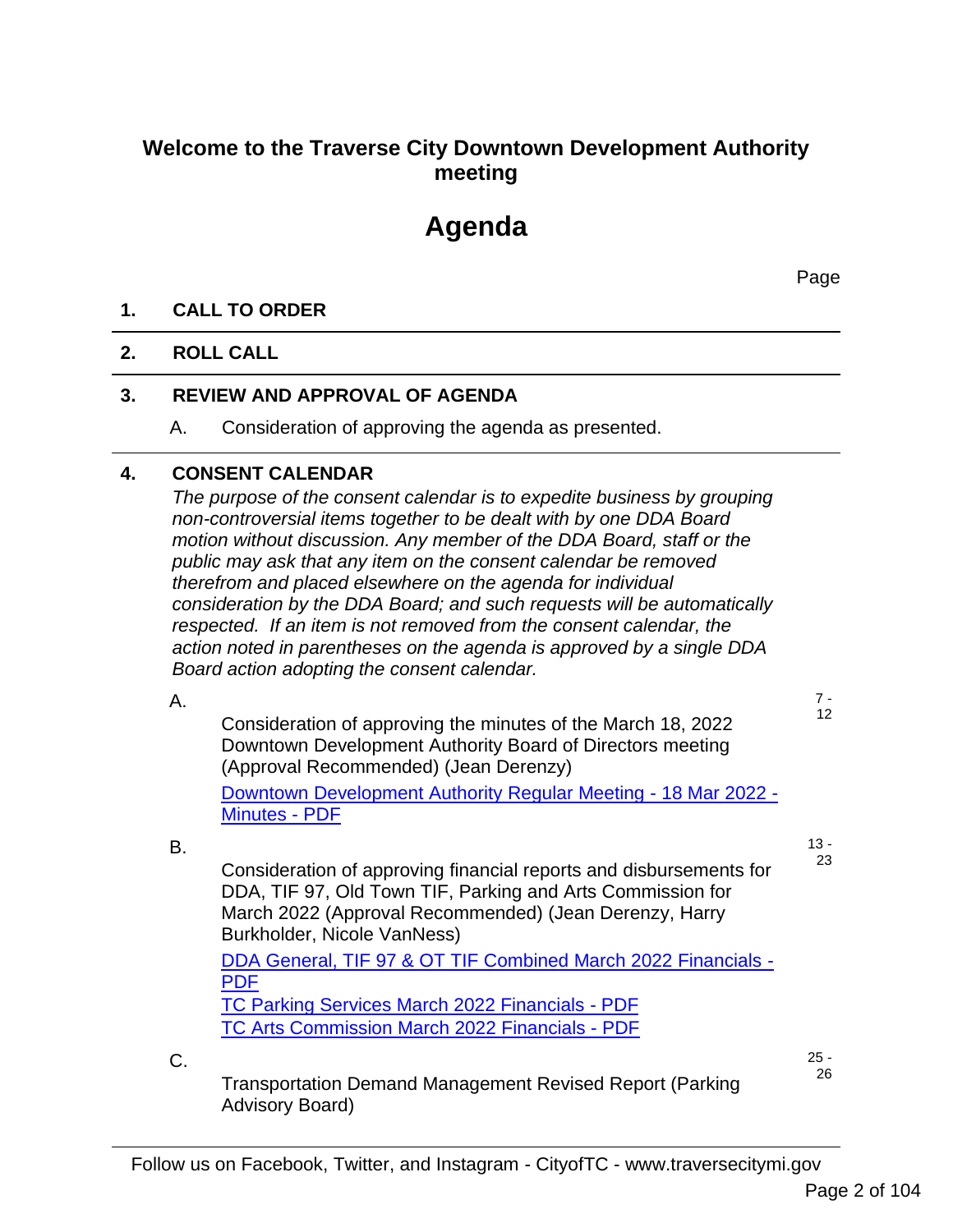| <b>Transportation Demand Management Revised Report Memo</b> |  |
|-------------------------------------------------------------|--|
| (Approval Recommended) (Parking Advisory Board) - PDF       |  |

|    | D.                               |                                                                                                                        | $27 -$ |  |  |
|----|----------------------------------|------------------------------------------------------------------------------------------------------------------------|--------|--|--|
|    |                                  | Parking Ordinance Amendments (Approval Recommended) (Jean<br>Derenzy, Nicole VanNess)                                  | 52     |  |  |
|    |                                  | Parking Ordinance Amendments Memo (Jean Derenzy, Nicole<br>VanNess) - PDF                                              |        |  |  |
|    |                                  | Parking Ordinance Amendments - Traffic Code Part 4 - PDF                                                               |        |  |  |
|    |                                  | Parking Ordinance Amendments - Sample Instructions - PDF                                                               |        |  |  |
| 5. |                                  | <b>ITEMS REMOVED FROM CONSENT CALENDAR</b>                                                                             |        |  |  |
| 6. | <b>SPECIAL ORDER OF BUSINESS</b> |                                                                                                                        |        |  |  |
|    | А.                               |                                                                                                                        | $53 -$ |  |  |
|    |                                  | Review of Draft of Two-Way Traffic Conversion (Jean Derenzy,<br>Chris Zull)                                            | 55     |  |  |
|    |                                  | Two-Way Traffic Conversion Memo (Jean Derenzy, Chris Zull) -<br><b>PDF</b>                                             |        |  |  |
|    |                                  |                                                                                                                        |        |  |  |
| 7. |                                  | <b>OLD BUSINESS</b>                                                                                                    |        |  |  |
| 8. | <b>NEW BUSINESS</b>              |                                                                                                                        |        |  |  |
|    |                                  |                                                                                                                        |        |  |  |
|    | А.                               |                                                                                                                        | $57 -$ |  |  |
|    |                                  | Presentation of 2022/2023 Budget and Schedule Public Hearing for<br>May 20, 2022 (Approval Recommended) (Jean Derenzy) | 73     |  |  |
|    |                                  | 2022_2023 Budget Memo (Jean Derenzy) - PDF                                                                             |        |  |  |
|    |                                  | 2022_2023 DDA General Budget - PDF                                                                                     |        |  |  |
|    |                                  | 2022_2023 TIF 97 Budget - PDF                                                                                          |        |  |  |
|    |                                  | 2022_2023 Old Town Budget - PDF                                                                                        |        |  |  |
|    |                                  | 2022_2023 Parking Budget - PDF<br>2022_2023 Arts Commission Budget - PDF                                               |        |  |  |
|    |                                  |                                                                                                                        | $75 -$ |  |  |
|    | В.                               | Consideration of authorizing an agreement for coordination,                                                            | 77     |  |  |
|    |                                  | engineering, engagement and planning services for Grandview                                                            |        |  |  |
|    |                                  | Parkway and East Front Street (Jean Derenzy)                                                                           |        |  |  |
|    |                                  | <b>Progressive AE Grandview Parkway &amp; East Front Street Memo</b><br>(Jean Derenzy, Martin Colburn) - PDF           |        |  |  |
|    | C.                               |                                                                                                                        | 79 -   |  |  |
|    |                                  | Budget Adjustment (Approval Recommended) (Jean Derenzy)                                                                | 81     |  |  |
|    |                                  | <b>Budget Adjustment Memo (Jean Derenzy) - PDF</b><br><b>DDA Budget Adjustment - PDF</b>                               |        |  |  |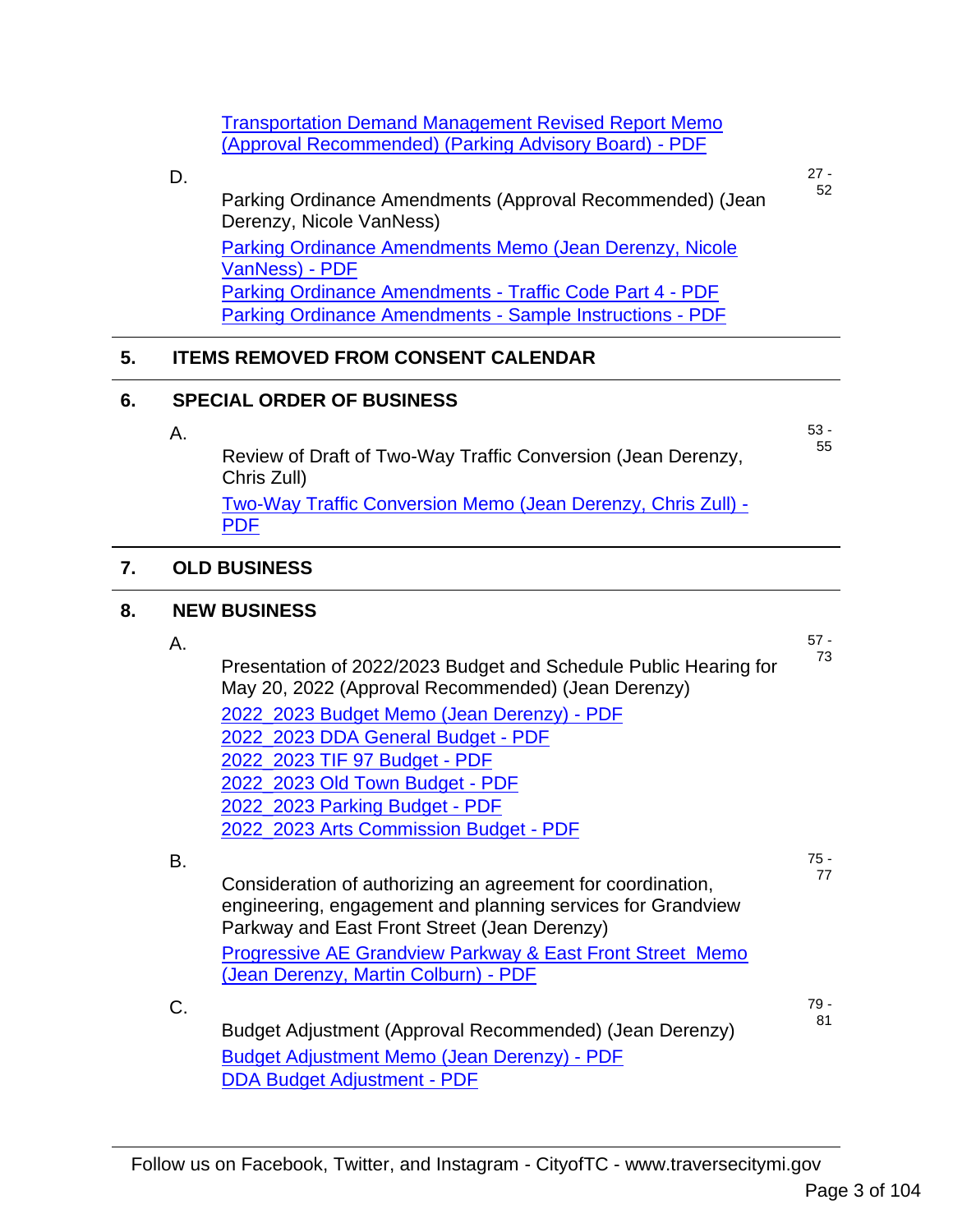| 9.  | <b>CEO REPORT</b>           |                                                                             |                |  |
|-----|-----------------------------|-----------------------------------------------------------------------------|----------------|--|
|     | Α.                          |                                                                             | $83 -$         |  |
|     |                             | Project Updates (Jean Derenzy)                                              | 84             |  |
|     |                             | Project Updates (Jean Derenzy) - PDF                                        |                |  |
| 10. | <b>BOARD MEMBER REPORTS</b> |                                                                             |                |  |
|     | Α.                          |                                                                             | 85             |  |
|     |                             | Arts Commission Update (Steve Nance, Harry Burkholder)                      |                |  |
|     |                             | Arts Commission Update Memo (Steve Nance, Harry Burkholder) -<br><b>PDF</b> |                |  |
|     | B.                          |                                                                             | 87             |  |
|     |                             | Parking Advisory Board Update (Scott Hardy)                                 |                |  |
|     |                             | Parking Advisory Board Update Memo (Scott Hardy) - PDF                      |                |  |
| 11. |                             | <b>STAFF REPORTS</b>                                                        |                |  |
|     | Α.                          |                                                                             | 89             |  |
|     |                             | Downtown Experience Coordinator Report (Abby Taylor)                        |                |  |
|     |                             | Downtown Experience Coordinator Report (Abby Taylor) - PDF                  |                |  |
|     | Β.                          |                                                                             | 91             |  |
|     |                             | Communications and Outreach Director Report (Art Bukowski)                  |                |  |
|     |                             | Communications and Outreach Director Memo (Art Bukowski) -<br><b>PDF</b>    |                |  |
|     | C.                          |                                                                             | $93 -$<br>94   |  |
|     |                             | <b>Transportation Mobility Director Report (Nicole VanNess)</b>             |                |  |
|     |                             | <b>Transportation Mobility Director Report (Nicole VanNess) - PDF</b>       |                |  |
| 12. |                             | <b>RECEIVE AND FILE</b>                                                     |                |  |
|     | Α.                          |                                                                             | $95 -$         |  |
|     |                             | Arts Commission March 2022 Meeting Minutes                                  | 97             |  |
|     |                             | March 16, 2022 Arts Commission Meeting Minutes - PDF                        |                |  |
|     | B.                          |                                                                             | $99 -$         |  |
|     |                             | DTCA March 2022 Meeting Minutes                                             | 100            |  |
|     |                             | March 10, 2022 DTCA Board Meeting Minutes - PDF                             |                |  |
|     | C.                          |                                                                             | $101 -$<br>102 |  |
|     |                             | Finance Committee March 2022 Meeting Minutes                                |                |  |
|     |                             | March 14, 2022 Finance Committee Meeting Minutes - PDF                      |                |  |
|     | D.                          | Farmers Market Advisory Board February 2022 Meeting Minutes                 | $103 -$<br>104 |  |